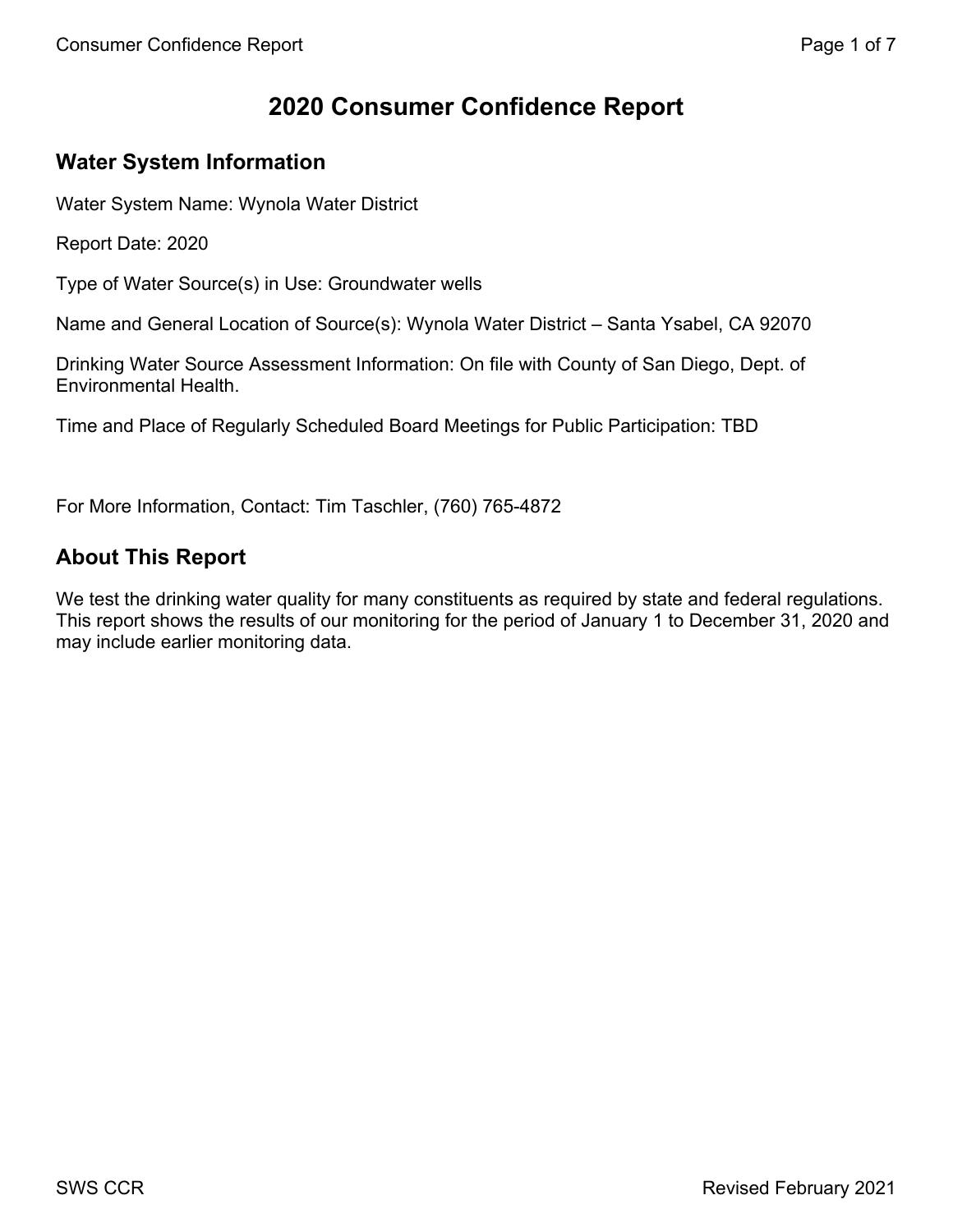**Terms Used in This Report** 

| <b>Term</b>                                                          | <b>Definition</b>                                                                                                                                                                                                                                                             |  |  |  |  |  |  |
|----------------------------------------------------------------------|-------------------------------------------------------------------------------------------------------------------------------------------------------------------------------------------------------------------------------------------------------------------------------|--|--|--|--|--|--|
| <b>Level 1 Assessment</b>                                            | A Level 1 assessment is a study of the water system to identify potential<br>problems and determine (if possible) why total coliform bacteria have<br>been found in our water system.                                                                                         |  |  |  |  |  |  |
| Level 2 Assessment                                                   | A Level 2 assessment is a very detailed study of the water system to<br>identify potential problems and determine (if possible) why an E. coli MCL<br>violation has occurred and/or why total coliform bacteria have been found<br>in our water system on multiple occasions. |  |  |  |  |  |  |
| Maximum Contaminant<br>Level (MCL)                                   | The highest level of a contaminant that is allowed in drinking water.<br>Primary MCLs are set as close to the PHGs (or MCLGs) as is<br>economically and technologically feasible. Secondary MCLs are set to<br>protect the odor, taste, and appearance of drinking water.     |  |  |  |  |  |  |
| Maximum Contaminant<br>Level Goal (MCLG)                             | The level of a contaminant in drinking water below which there is no<br>known or expected risk to health. MCLGs are set by the U.S.<br>Environmental Protection Agency (U.S. EPA).                                                                                            |  |  |  |  |  |  |
| <b>Maximum Residual</b><br><b>Disinfectant Level</b><br>(MRDL)       | The highest level of a disinfectant allowed in drinking water. There is<br>convincing evidence that addition of a disinfectant is necessary for control<br>of microbial contaminants.                                                                                         |  |  |  |  |  |  |
| <b>Maximum Residual</b><br><b>Disinfectant Level Goal</b><br>(MRDLG) | The level of a drinking water disinfectant below which there is no known<br>or expected risk to health. MRDLGs do not reflect the benefits of the use<br>of disinfectants to control microbial contaminants.                                                                  |  |  |  |  |  |  |
| <b>Primary Drinking Water</b><br>Standards (PDWS)                    | MCLs and MRDLs for contaminants that affect health along with their<br>monitoring and reporting requirements, and water treatment requirements.                                                                                                                               |  |  |  |  |  |  |
| <b>Public Health Goal</b><br>(PHG)                                   | The level of a contaminant in drinking water below which there is no<br>known or expected risk to health. PHGs are set by the California<br><b>Environmental Protection Agency.</b>                                                                                           |  |  |  |  |  |  |
| <b>Regulatory Action Level</b><br>(AL)                               | The concentration of a contaminant which, if exceeded, triggers treatment<br>or other requirements that a water system must follow.                                                                                                                                           |  |  |  |  |  |  |
| <b>Secondary Drinking</b><br><b>Water Standards</b><br>(SDWS)        | MCLs for contaminants that affect taste, odor, or appearance of the<br>drinking water. Contaminants with SDWSs do not affect the health at the<br>MCL levels.                                                                                                                 |  |  |  |  |  |  |
| <b>Treatment Technique</b><br>(TT)                                   | A required process intended to reduce the level of a contaminant in<br>drinking water.                                                                                                                                                                                        |  |  |  |  |  |  |
| Variances and<br><b>Exemptions</b>                                   | Permissions from the State Water Resources Control Board (State Board)<br>to exceed an MCL or not comply with a treatment technique under certain<br>conditions.                                                                                                              |  |  |  |  |  |  |
| <b>ND</b>                                                            | Not detectable at testing limit.                                                                                                                                                                                                                                              |  |  |  |  |  |  |
| ppm                                                                  | parts per million or milligrams per liter (mg/L)                                                                                                                                                                                                                              |  |  |  |  |  |  |
| ppb                                                                  | parts per million or milligrams per liter (mg/L)                                                                                                                                                                                                                              |  |  |  |  |  |  |
| ppt                                                                  | parts per trillion or nanograms per liter (ng/L)                                                                                                                                                                                                                              |  |  |  |  |  |  |
| ppq                                                                  | parts per quadrillion or picogram per liter (pg/L)                                                                                                                                                                                                                            |  |  |  |  |  |  |
| pCi/L                                                                | picocuries per liter (a measure of radiation)                                                                                                                                                                                                                                 |  |  |  |  |  |  |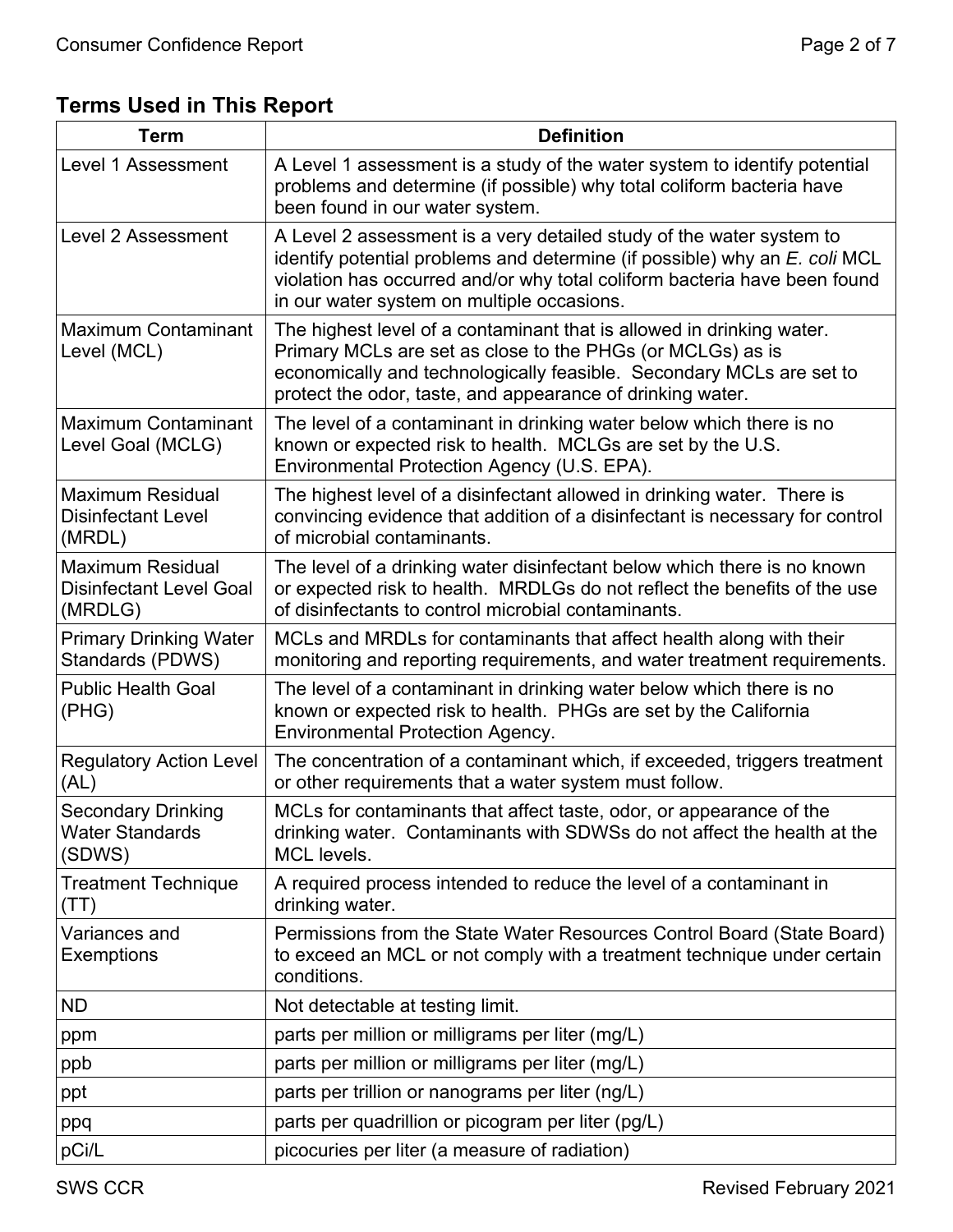### **Sources of Drinking Water and Contaminants that May Be Present in Source Water**

The sources of drinking water (both tap water and bottled water) include rivers, lakes, streams, ponds, reservoirs, springs, and wells. As water travels over the surface of the land or through the ground, it dissolves naturally-occurring minerals and, in some cases, radioactive material, and can pick up substances resulting from the presence of animals or from human activity.

Contaminants that may be present in source water include:

- Microbial contaminants, such as viruses and bacteria, that may come from sewage treatment plants, septic systems, agricultural livestock operations, and wildlife.
- Inorganic contaminants, such as salts and metals, that can be naturally-occurring or result from urban stormwater runoff, industrial or domestic wastewater discharges, oil and gas production, mining, or farming.
- Pesticides and herbicides, that may come from a variety of sources such as agriculture, urban stormwater runoff, and residential uses.
- Organic chemical contaminants, including synthetic and volatile organic chemicals, that are byproducts of industrial processes and petroleum production, and can also come from gas stations, urban stormwater runoff, agricultural application, and septic systems.
- Radioactive contaminants, that can be naturally-occurring or be the result of oil and gas production and mining activities.

## **Regulation of Drinking Water and Bottled Water Quality**

In order to ensure that tap water is safe to drink, the U.S. EPA and the State Board prescribe regulations that limit the amount of certain contaminants in water provided by public water systems. The U.S. Food and Drug Administration regulations and California law also establish limits for contaminants in bottled water that provide the same protection for public health.

## **About Your Drinking Water Quality**

#### **Drinking Water Contaminants Detected**

Tables 1, 2, 3, 4, 5, 6, and 8 list all of the drinking water contaminants that were detected during the most recent sampling for the constituent. The presence of these contaminants in the water does not necessarily indicate that the water poses a health risk. The State Board allows us to monitor for certain contaminants less than once per year because the concentrations of these contaminants do not change frequently. Some of the data, though representative of the water quality, are more than one year old. Any violation of an AL, MCL, MRDL, or TT is asterisked. Additional information regarding the violation is provided later in this report.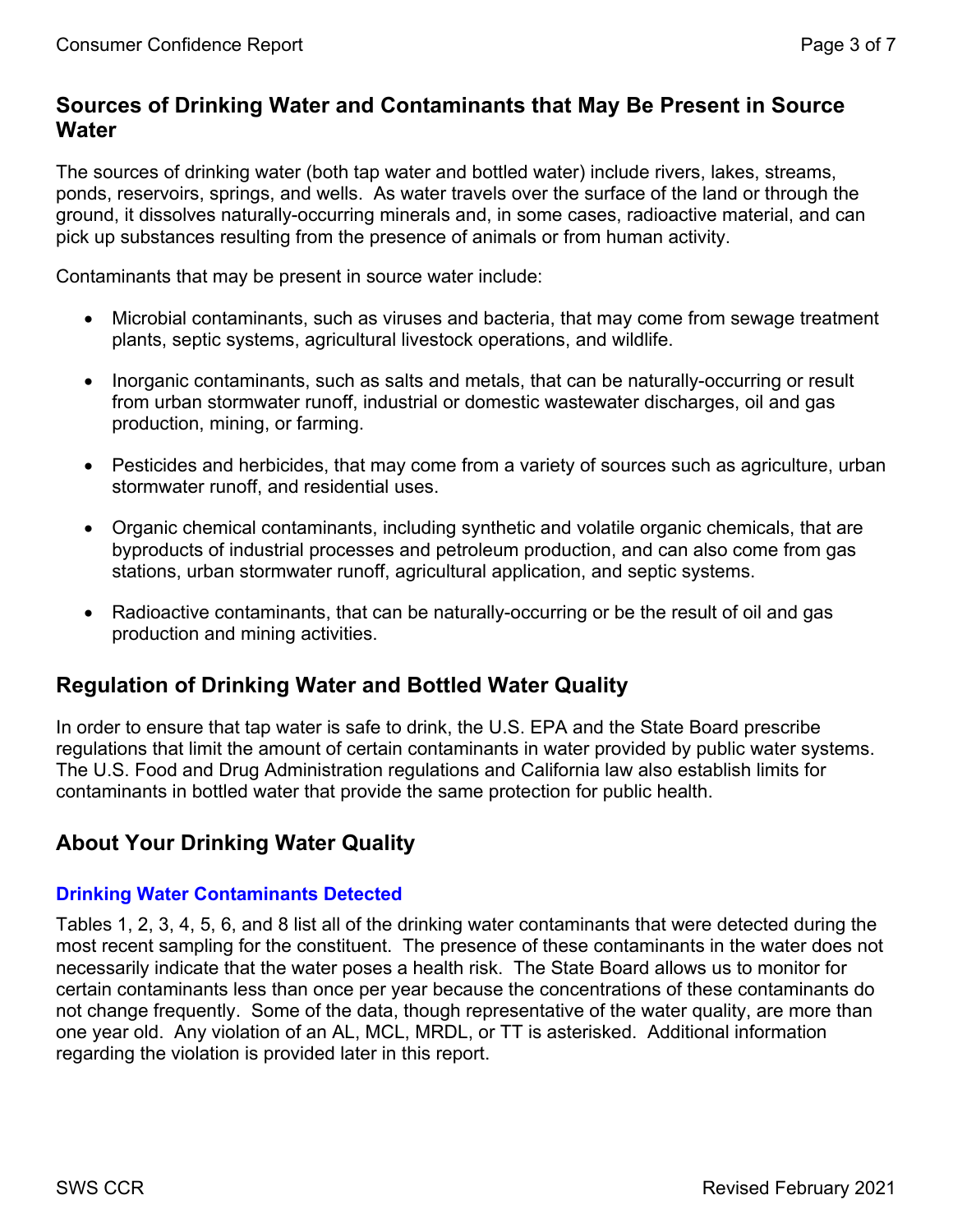#### **Table 1. Sampling Results Showing the Detection of Coliform Bacteria**

Complete if bacteria are detected.

| Microbiological<br><b>Contaminants</b>                                     | <b>Highest No.</b><br>οf<br><b>Detections</b> | No. of<br><b>Months in</b><br><b>Violation</b> | <b>MCL</b>                                                                                                                                   | <b>MCLG</b>    | <b>Typical Source</b><br>of Bacteria       |
|----------------------------------------------------------------------------|-----------------------------------------------|------------------------------------------------|----------------------------------------------------------------------------------------------------------------------------------------------|----------------|--------------------------------------------|
| <b>Total Coliform</b><br><b>Bacteria</b><br>(State Total<br>Coliform Rule) | $\underline{0}$                               | $\overline{0}$                                 | 1 positive monthly<br>sample <sup>(a)</sup>                                                                                                  | $\overline{0}$ | Naturally present<br>in the<br>environment |
| Fecal Coliform or<br>E. coli<br>(State Total<br>Coliform Rule)             | $\overline{0}$                                | $\overline{0}$                                 | A routine sample and<br>a repeat sample are<br>total coliform positive,<br>and one of these is<br>also fecal coliform or<br>E. coli positive | None           | Human and<br>animal fecal<br>waste         |
| E. coli<br>(Federal Revised<br><b>Total Coliform</b><br>Rule)              | $\Omega$                                      | $\overline{0}$                                 | (b)                                                                                                                                          | $\overline{0}$ | Human and<br>animal fecal<br>waste         |

(a) Two or more positive monthly samples is a violation of the MCL

(b) Routine and repeat samples are total coliform-positive and either is *E. coli*-positive or system fails to take repeat samples following *E. coli*-positive routine sample or system fails to analyze total coliform-positive repeat sample for *E. coli*.

### **Table 2. Sampling Results Showing the Detection of Lead and Copper**

Complete if lead or copper is detected in the last sample set.

| and<br><b>Lead and</b><br>Copper | Date<br>Sample | ပ္ယ<br>amp<br>Collected<br>U)<br>৳<br>$\mathbf{z}$ | <b>Detected</b><br>ercentile<br><u>ռ</u><br>Level<br>90 <sup>th</sup> | <b>Sites</b><br>Exceeding<br>o<br>Z | ₹   | <b>DHG</b> | ರಾ<br>Samplin<br>ත<br>lestil<br><u>კუ</u><br>$\overline{\sigma}$<br>σ<br>ਠ<br>ω<br>ΘÃ<br>≃<br>$\frac{\mathsf{o}}{\mathsf{z}}$ | <b>Typical Source</b><br>Contaminant<br>្ត្រី                                                                                             |
|----------------------------------|----------------|----------------------------------------------------|-----------------------------------------------------------------------|-------------------------------------|-----|------------|-------------------------------------------------------------------------------------------------------------------------------|-------------------------------------------------------------------------------------------------------------------------------------------|
| Lead<br>(ppb)                    | 2019           | 5                                                  | <b>ND</b>                                                             | $\mathbf 0$                         | 15  | 0.2        | <b>Not</b><br>Applicable                                                                                                      | Internal corrosion of<br>household water plumbing<br>systems; discharges from<br>industrial manufacturers;<br>erosion of natural deposits |
| Copper<br>(ppm)                  | 2019           | 5                                                  | 0.16                                                                  | $\Omega$                            | 1.3 | 0.3        | <b>Not</b><br>applicable                                                                                                      | Internal corrosion of<br>household plumbing<br>systems; erosion of natural<br>deposits; leaching from<br>wood preservatives               |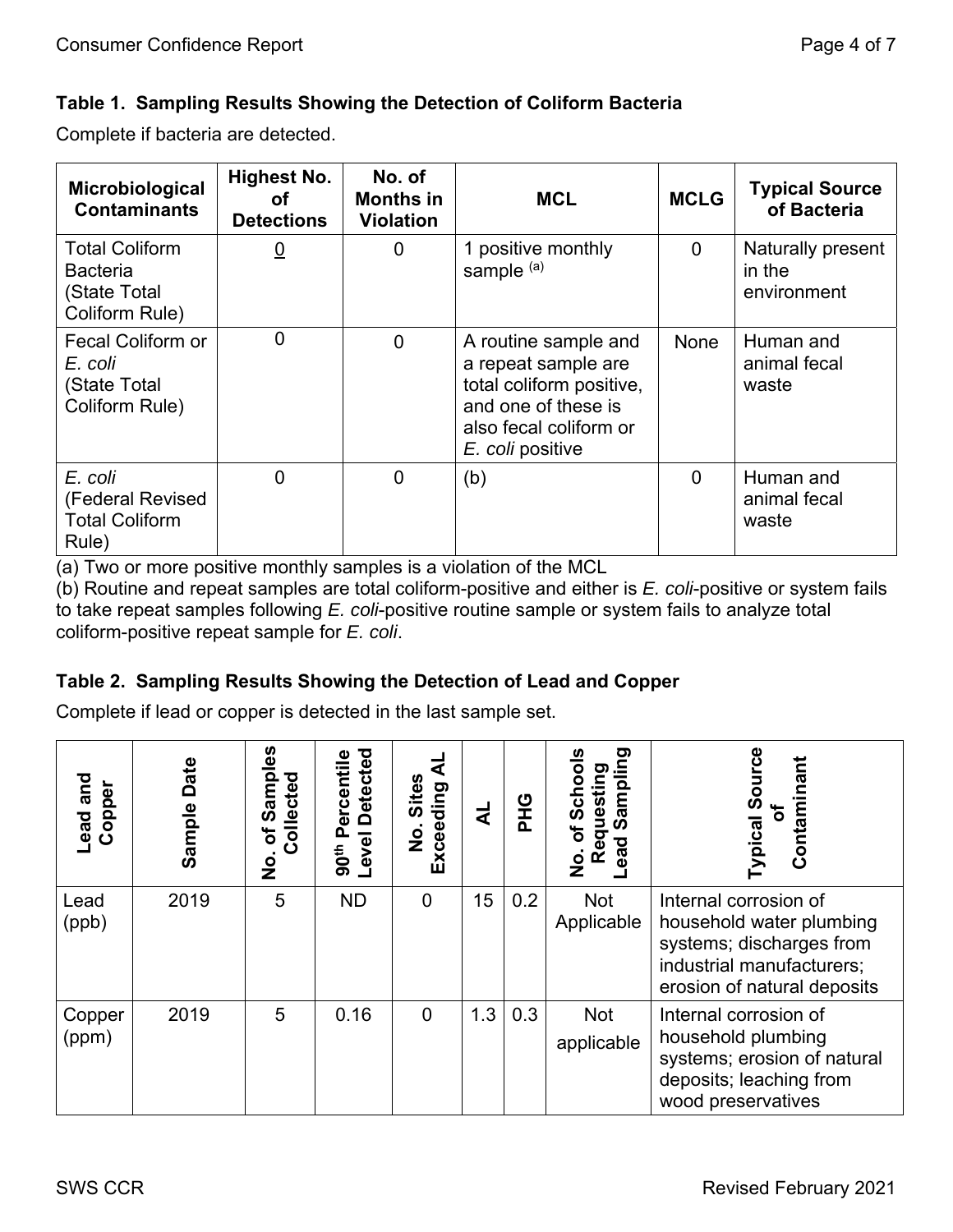### **Table 3. Sampling Results for Sodium and Hardness**

| <b>Chemical or</b><br><b>Constituent (and</b><br>reporting units) | <b>Sample</b><br><b>Date</b> | Level<br><b>Detected</b> | Range of<br><b>Detections</b> | <b>MCL</b> | <b>PHG</b><br>(MCLG) | <b>Typical Source of</b><br><b>Contaminant</b>                                                                                         |
|-------------------------------------------------------------------|------------------------------|--------------------------|-------------------------------|------------|----------------------|----------------------------------------------------------------------------------------------------------------------------------------|
| Sodium (ppm)                                                      | 2020                         | 34.88                    | $27.5 - 41.6$                 | None       | None                 | Salt present in the<br>water and is generally<br>naturally occurring                                                                   |
| Hardness (ppm)                                                    | 2020                         | 210.4                    | 116 - 291                     | None       | None                 | Sum of polyvalent<br>cations present in the<br>water, generally<br>magnesium and<br>calcium, and are<br>usually naturally<br>occurring |

#### **Table 4. Detection of Contaminants with a Primary Drinking Water Standard**

| <b>Chemical or</b><br><b>Constituent</b><br>(and<br>reporting units) | <b>Sample</b><br><b>Date</b> | Level<br><b>Detected</b> | Range of<br><b>Detections</b> | <b>MCL</b><br>[MRDL] | <b>PHG</b><br>(MCLG)<br>[MRDLG] | <b>Typical Source</b><br>Ωt<br><b>Contaminant</b>                                                                                           |
|----------------------------------------------------------------------|------------------------------|--------------------------|-------------------------------|----------------------|---------------------------------|---------------------------------------------------------------------------------------------------------------------------------------------|
| Aluminum (ppm)                                                       | 2020                         | 0.010                    | ND - 0.029                    | $\mathbf 1$          | 0.6                             | Erosion of natural<br>deposits; residue<br>from some surface<br>water treatment<br>processes                                                |
| Barium (ppm)                                                         | 2020                         | 0.035                    | $ND - 0.174$                  | 1                    | $\overline{2}$                  | Discharge of oil<br>drilling wastes and<br>from metal<br>refineries; erosion<br>of natural deposits                                         |
| Fluoride (ppm)                                                       | 2020                         | 0.113                    | ND - 0.174                    | 2                    | 1                               | Erosion of natural<br>deposits; water<br>additive which<br>promotes strong<br>teeth; discharge<br>from fertilizer and<br>aluminum factories |
| Nitrate (ppm)                                                        | 2020                         | 0.892                    | $ND - 4.46$                   | 10                   | 10 <sup>1</sup>                 | Runoff and<br>leaching from<br>fertilizer use;<br>leaching from<br>septic tanks and<br>sewage; erosion of<br>natural deposits               |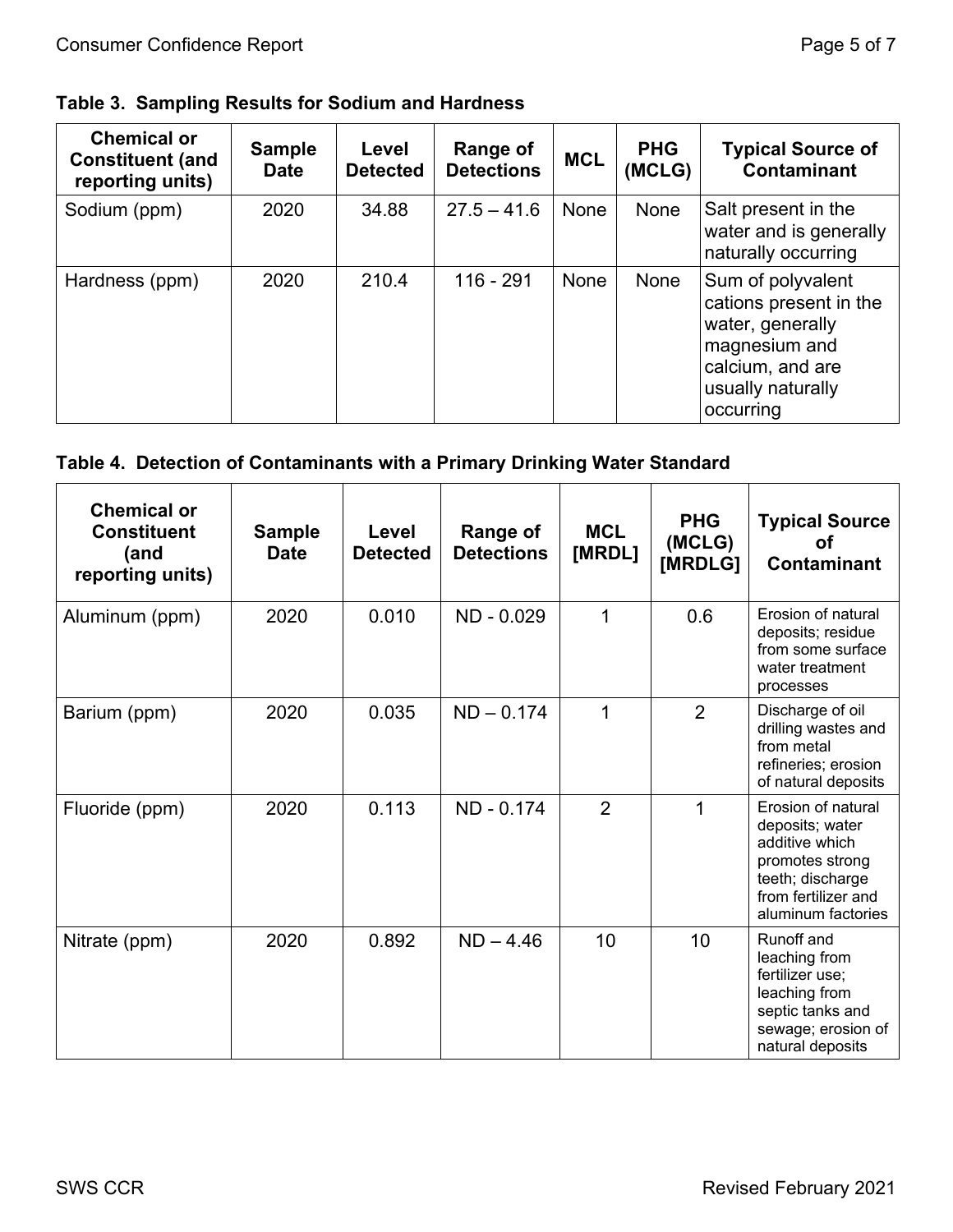| <b>Chemical or</b><br><b>Constituent (and</b><br>reporting units) | <b>Sample</b><br><b>Date</b> | Level<br><b>Detected</b> | <b>Range of</b><br><b>Detections</b> | <b>SMCL</b> | <b>PHG</b><br>(MCLG) | <b>Typical Source</b><br>ΩŤ<br><b>Contaminant</b>                                          |
|-------------------------------------------------------------------|------------------------------|--------------------------|--------------------------------------|-------------|----------------------|--------------------------------------------------------------------------------------------|
| Aluminum (ppb)                                                    | 2020                         | 10.2                     | <b>ND - 29</b>                       | 200         | None                 | Erosion of natural<br>deposits; residual from<br>some surface water<br>treatment processes |
| Color (units)                                                     | 2020                         | 2.8                      | $2 - 4$                              | 15          | None                 | Naturally-occurring<br>organic materials                                                   |
| Iron $(ppb)^*$                                                    | 2020                         | 2430                     | ND - 4690                            | 300         | <b>None</b>          | Leaching from natural<br>deposits; industrial<br>wastes                                    |
| <b>Manganese</b><br>(ppb)*                                        | 2020                         | 344                      | $8 - 586$                            | 50          | None                 | Leaching from natural<br>deposits                                                          |
| <b>Total Dissolved</b><br>Solids (TDS)<br>(ppm)                   | 2020                         | 312                      | $204 - 420$                          | 1,000       | None                 | Runoff/leaching from<br>natural deposits                                                   |
| Chloride (ppm)                                                    | 2020                         | 57                       | $33 - 98$                            | 500         | None                 | Runoff/leaching from<br>natural deposits;<br>seawater influence                            |
| Sulfate (ppm)                                                     | 2020                         | 56.96                    | $40.6 - 103$                         | 500         | None                 | Runoff/leaching from<br>natural deposits;<br>seawater influence                            |
| Turbidity (units)                                                 | 2020                         | 16.53                    | $0.15 - 30$                          | 5           | None                 | Soil runoff                                                                                |

### **Table 6. Detection of Unregulated Contaminants**

| <b>Chemical or</b><br><b>Constituent (and</b><br>reporting units) | <b>Sample</b><br><b>Date</b> | Level<br><b>Detected</b> | Range of<br><b>Detections</b> | <b>Notification</b><br>Level | <b>Health Effects</b><br>Language |
|-------------------------------------------------------------------|------------------------------|--------------------------|-------------------------------|------------------------------|-----------------------------------|
| None                                                              |                              |                          |                               |                              |                                   |